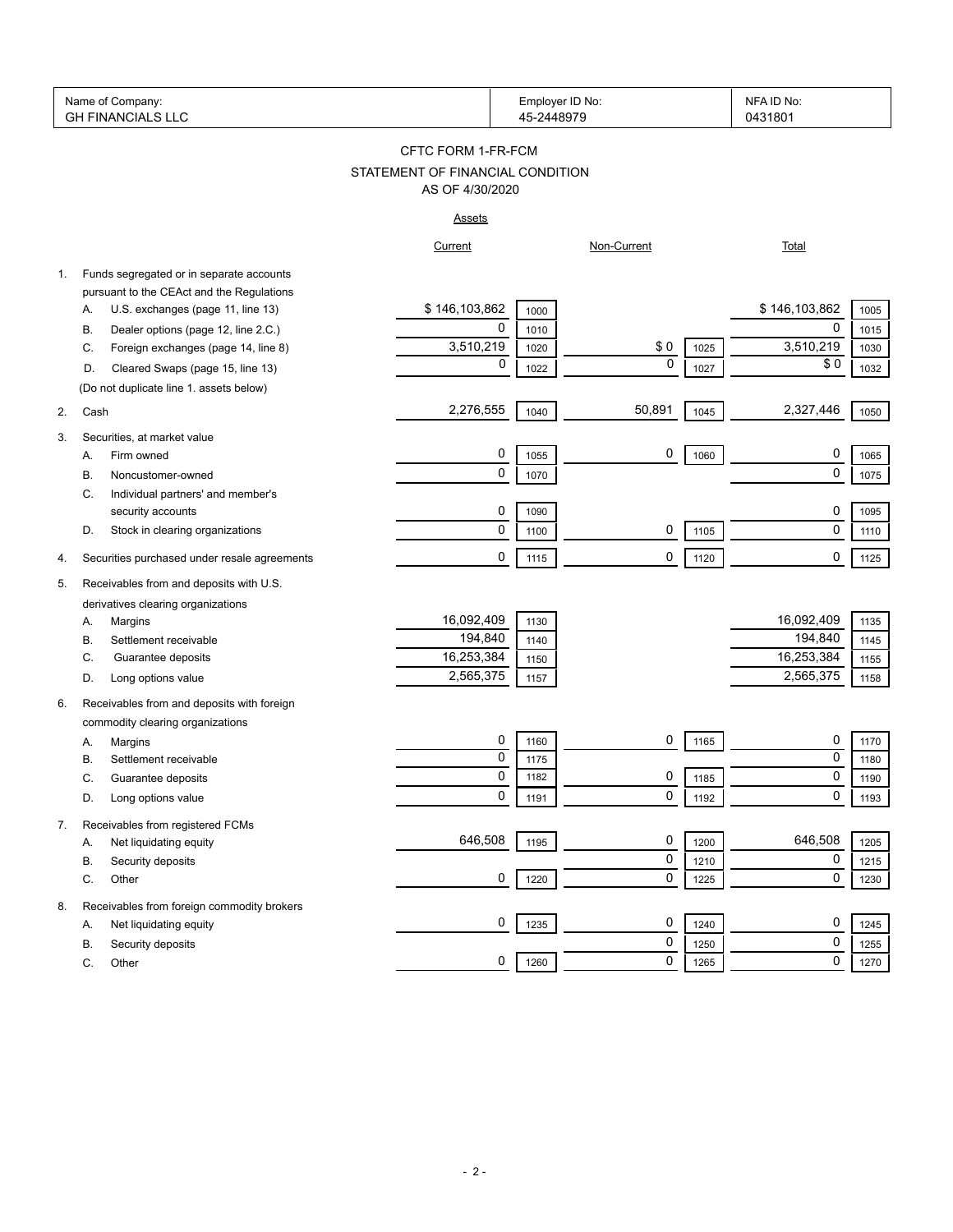| 9.  | Receivables from traders on U.S.<br>commodity exchanges |                |      |           |      |               |      |
|-----|---------------------------------------------------------|----------------|------|-----------|------|---------------|------|
|     | Customer debit and deficit accounts<br>А.               | 0              | 1275 | 0         | 1280 | 0             | 1285 |
|     | В.                                                      | 0              | 1290 | 0         | 1295 | 0             | 1300 |
|     | Noncustomer and proprietary accounts<br>C.<br>Other     | 0              |      | 0         |      | 0             |      |
|     | Allowance for doubtful accounts<br>D.                   |                | 1305 | 0         | 1310 | $\mathbf 0$   | 1315 |
|     |                                                         |                |      |           | 1320 |               | 1325 |
| 10. | Receivables from traders on foreign<br>boards of trade  |                |      |           |      |               |      |
|     | Customer debit and deficit accounts                     | 0              | 1330 | 0         | 1335 | 0             | 1340 |
|     | А.                                                      | 0              | 1345 | 0         | 1350 | 0             | 1355 |
|     | В.<br>Noncustomer and proprietary accounts<br>C.        | 0              | 1360 | 0         |      | $\pmb{0}$     |      |
|     | Other                                                   |                |      | 0         | 1365 | 0             | 1370 |
|     | Allowance for doubtful accounts<br>D.                   |                |      |           | 1375 |               | 1380 |
| 11. | Inventories of cash commodities, raw materials,         |                |      |           |      |               |      |
|     | work in progress and finished goods                     |                |      |           |      |               |      |
|     | Covered<br>А.                                           | 0              | 1385 | 0         | 1390 | 0             | 1395 |
|     | В.<br>Not covered                                       | 0              | 1400 | 0         | 1405 | $\mathbf 0$   | 1410 |
| 12. | Secured demand notes                                    |                |      |           |      |               |      |
|     | (Value of collateral \$0 [1415]                         |                |      |           |      |               |      |
|     | Safety factor \$0 [1420])                               | 0              | 1425 | 0         | 1430 | 0             | 1435 |
| 13. | Other receivables and advances                          |                |      |           |      |               |      |
|     | Α.<br>Merchandising accounts receivable                 | 0              | 1440 | 0         | 1445 | 0             | 1450 |
|     | В.<br>Notes receivable                                  | 0              | 1455 | 0         | 1460 | 0             | 1465 |
|     | Commissions and brokerage receivable<br>C.              | 0              | 1470 | 47,076    | 1475 | 47,076        | 1480 |
|     | D.<br>Receivables from employees and                    |                |      |           |      |               |      |
|     | associated persons                                      | 0              | 1485 | 0         | 1490 | 0             | 1495 |
|     | Е.<br>Advances on cash commodities                      | $\overline{0}$ | 1500 | 0         | 1505 | 0             | 1510 |
|     | F.<br>Dividends and interest                            | 0              | 1515 | 0         | 1520 | 0             | 1525 |
|     | G.<br>Taxes receivable                                  | 0              | 1530 | 0         | 1535 | 0             | 1540 |
|     | Receivables from subsidiaries and affiliates<br>Η.      | 0              | 1545 | 0         | 1550 | 0             | 1555 |
|     | Other (Itemize on a separate page)                      | 30,553         | 1560 | 0         | 1565 | 30,553        | 1570 |
|     | Allowance for doubtful accounts<br>J.                   |                |      | 0         | 1575 | 0             | 1580 |
| 14. | Unrealized gains on forward contracts                   |                |      |           |      |               |      |
|     | and commitments                                         | 0              | 1585 | 0         | 1590 | 0             | 1595 |
| 15. | Exchange memberships, at cost                           |                |      |           |      |               |      |
|     | (Market value \$1,419,194 [1600])                       |                |      | 389,353   | 1605 | 389,353       | 1610 |
| 16. | Investments in subsidiaries                             | 0              | 1612 | 0         | 1615 | 0             | 1620 |
| 17. | Plant, property, equipment and capitalized leases       |                |      |           |      |               |      |
|     | (cost net of accumulated depreciation                   |                |      |           |      |               |      |
|     | and amortization of \$0 [1625])                         | 0              | 1630 | 105,034   | 1635 | 105,034       | 1640 |
| 18. | Prepaid expenses and deferred charges                   |                |      | 54,577    | 1645 | 54,577        | 1650 |
| 19. | Other assets (itemize on separate page)<br>А.           | 0              | 1655 | 139,000   | 1660 | 139,000       | 1665 |
|     | В.<br>Retail Forex Aggregate Assets                     | 0              | 1657 | 0         | 1662 | 0             | 1667 |
| 20. | <b>Total Assets</b>                                     | \$187,673,705  | 1670 | \$785,931 | 1675 | \$188,459,636 | 1680 |
|     |                                                         |                |      |           |      |               |      |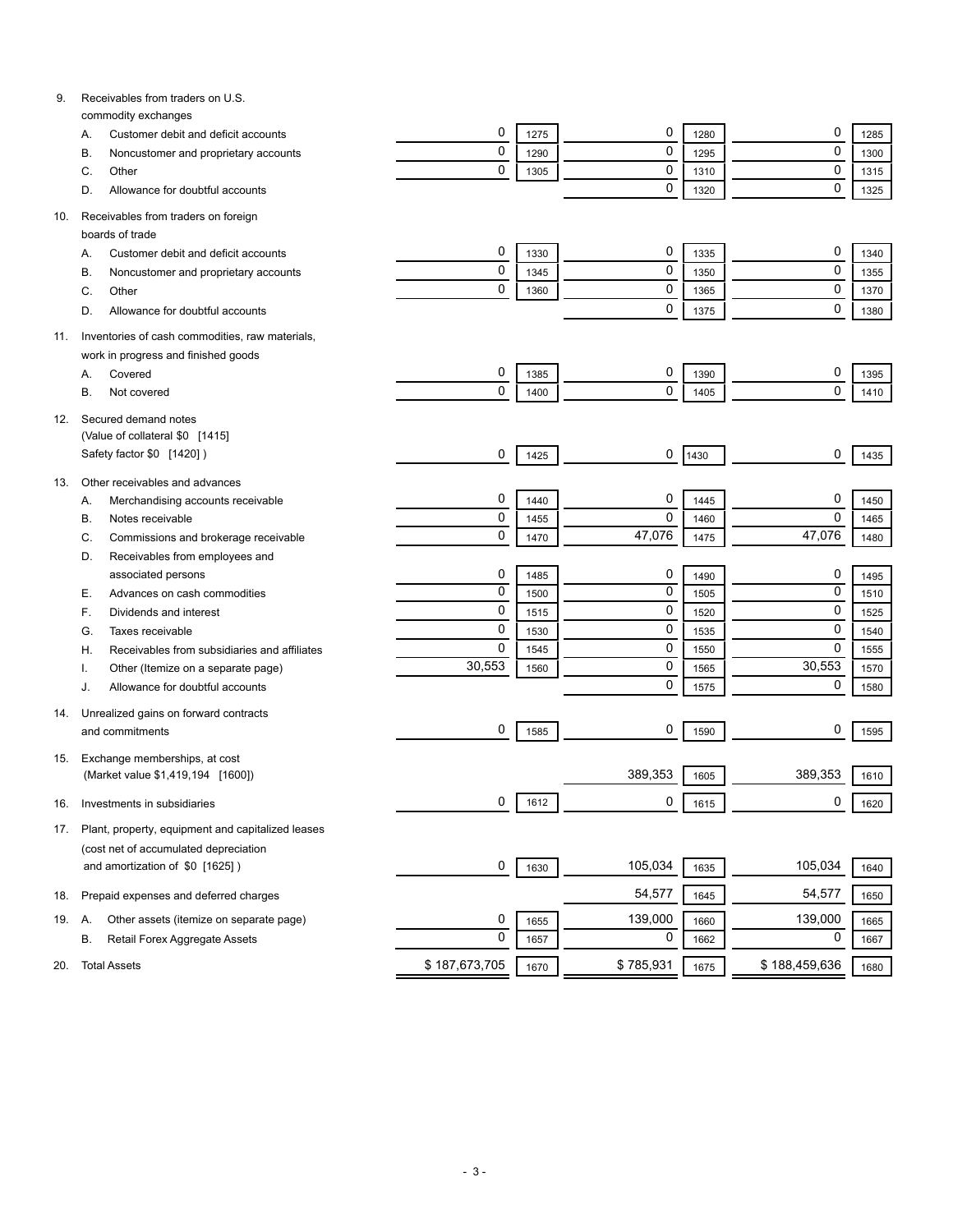| Name of Company:         | Employer ID No: | NFA ID No: |
|--------------------------|-----------------|------------|
| <b>GH FINANCIALS LLC</b> | 45-2448979      | 0431801    |

CFTC FORM 1-FR-FCM

# STATEMENT OF FINANCIAL CONDITION

AS OF 4/30/2020

## Liabilities & Ownership Equity

#### **Liabilities**

| \$0<br>Secured loans<br>2000<br>А.<br>$\mathbf 0$<br>Unsecured loans<br>2010<br>В.<br>$\Omega$<br>C.<br>Overdrafts<br>2020<br>Equities in commodity accounts<br>22.<br>120,002,958<br>2030<br>Customers trading on U.S. commodity exchanges<br>А.<br>2,263,466<br>2040<br>Customers trading on foreign exchanges<br>В.<br>0<br>C.<br>Customers' dealer options accounts<br>2050<br>16,535,114<br>2060<br>Noncustomers' accounts<br>D.<br>0<br>2070<br>General partners' and member's trading accounts (not included in capital)<br>Е.<br>$\Omega$<br>F.<br>2072<br>Customers trading cleared swaps<br>2,199,723<br>Payable to U.S. commodity clearing organizations<br>23.<br>2080<br>Including short option value of \$2,184,639 [2075]<br>0<br>Payable to foreign commodity clearing organizations<br>2090<br>Including short option value of \$0 [2085]<br>0<br>Payable to registered futures commission merchants<br>25.<br>2100<br>0<br>Payable to foreign commodity brokers<br>26.<br>2110<br>Accounts payable, accrued expenses and other payables<br>20,104,258<br>Accounts payable and accrued expenses<br>2120<br>Α.<br>$\Omega$<br>Salaries, wages, commissions and bonuses payable<br>В.<br>2130<br>363,005<br>Taxes payable<br>2140<br>C.<br>0<br>Deferred income taxes<br>2150<br>D.<br>266,853<br>Security deposits held<br>Е.<br>2160<br>0<br>F.<br>Advances against commodities<br>2170<br>$\mathbf 0$<br>Unrealized losses on forward contracts and commitments<br>2180<br>G.<br>1,263,479<br>Due to subsidiaries and affiliates<br>Η.<br>2190<br>Notes, mortgages and other payables due within twelve months<br>0<br>2200<br>0<br>2205<br>Obligation to Retail FX Customers<br>J.<br>$\Omega$<br>2210<br>Κ.<br>Other (itemize on a separate page)<br>Notes, mortgages and other payables not due within twelve months of the date of this statement<br>28.<br>0<br>Unsecured<br>2220<br>A.<br>$\mathbf 0$<br>Secured<br>В.<br>2230 | 21. | Payables to banks |  |
|--------------------------------------------------------------------------------------------------------------------------------------------------------------------------------------------------------------------------------------------------------------------------------------------------------------------------------------------------------------------------------------------------------------------------------------------------------------------------------------------------------------------------------------------------------------------------------------------------------------------------------------------------------------------------------------------------------------------------------------------------------------------------------------------------------------------------------------------------------------------------------------------------------------------------------------------------------------------------------------------------------------------------------------------------------------------------------------------------------------------------------------------------------------------------------------------------------------------------------------------------------------------------------------------------------------------------------------------------------------------------------------------------------------------------------------------------------------------------------------------------------------------------------------------------------------------------------------------------------------------------------------------------------------------------------------------------------------------------------------------------------------------------------------------------------------------------------------------------------------------------------------------------------------------------------------------------------|-----|-------------------|--|
|                                                                                                                                                                                                                                                                                                                                                                                                                                                                                                                                                                                                                                                                                                                                                                                                                                                                                                                                                                                                                                                                                                                                                                                                                                                                                                                                                                                                                                                                                                                                                                                                                                                                                                                                                                                                                                                                                                                                                        |     |                   |  |
|                                                                                                                                                                                                                                                                                                                                                                                                                                                                                                                                                                                                                                                                                                                                                                                                                                                                                                                                                                                                                                                                                                                                                                                                                                                                                                                                                                                                                                                                                                                                                                                                                                                                                                                                                                                                                                                                                                                                                        |     |                   |  |
|                                                                                                                                                                                                                                                                                                                                                                                                                                                                                                                                                                                                                                                                                                                                                                                                                                                                                                                                                                                                                                                                                                                                                                                                                                                                                                                                                                                                                                                                                                                                                                                                                                                                                                                                                                                                                                                                                                                                                        |     |                   |  |
|                                                                                                                                                                                                                                                                                                                                                                                                                                                                                                                                                                                                                                                                                                                                                                                                                                                                                                                                                                                                                                                                                                                                                                                                                                                                                                                                                                                                                                                                                                                                                                                                                                                                                                                                                                                                                                                                                                                                                        |     |                   |  |
|                                                                                                                                                                                                                                                                                                                                                                                                                                                                                                                                                                                                                                                                                                                                                                                                                                                                                                                                                                                                                                                                                                                                                                                                                                                                                                                                                                                                                                                                                                                                                                                                                                                                                                                                                                                                                                                                                                                                                        |     |                   |  |
|                                                                                                                                                                                                                                                                                                                                                                                                                                                                                                                                                                                                                                                                                                                                                                                                                                                                                                                                                                                                                                                                                                                                                                                                                                                                                                                                                                                                                                                                                                                                                                                                                                                                                                                                                                                                                                                                                                                                                        |     |                   |  |
|                                                                                                                                                                                                                                                                                                                                                                                                                                                                                                                                                                                                                                                                                                                                                                                                                                                                                                                                                                                                                                                                                                                                                                                                                                                                                                                                                                                                                                                                                                                                                                                                                                                                                                                                                                                                                                                                                                                                                        |     |                   |  |
|                                                                                                                                                                                                                                                                                                                                                                                                                                                                                                                                                                                                                                                                                                                                                                                                                                                                                                                                                                                                                                                                                                                                                                                                                                                                                                                                                                                                                                                                                                                                                                                                                                                                                                                                                                                                                                                                                                                                                        |     |                   |  |
|                                                                                                                                                                                                                                                                                                                                                                                                                                                                                                                                                                                                                                                                                                                                                                                                                                                                                                                                                                                                                                                                                                                                                                                                                                                                                                                                                                                                                                                                                                                                                                                                                                                                                                                                                                                                                                                                                                                                                        |     |                   |  |
|                                                                                                                                                                                                                                                                                                                                                                                                                                                                                                                                                                                                                                                                                                                                                                                                                                                                                                                                                                                                                                                                                                                                                                                                                                                                                                                                                                                                                                                                                                                                                                                                                                                                                                                                                                                                                                                                                                                                                        |     |                   |  |
|                                                                                                                                                                                                                                                                                                                                                                                                                                                                                                                                                                                                                                                                                                                                                                                                                                                                                                                                                                                                                                                                                                                                                                                                                                                                                                                                                                                                                                                                                                                                                                                                                                                                                                                                                                                                                                                                                                                                                        |     |                   |  |
|                                                                                                                                                                                                                                                                                                                                                                                                                                                                                                                                                                                                                                                                                                                                                                                                                                                                                                                                                                                                                                                                                                                                                                                                                                                                                                                                                                                                                                                                                                                                                                                                                                                                                                                                                                                                                                                                                                                                                        |     |                   |  |
|                                                                                                                                                                                                                                                                                                                                                                                                                                                                                                                                                                                                                                                                                                                                                                                                                                                                                                                                                                                                                                                                                                                                                                                                                                                                                                                                                                                                                                                                                                                                                                                                                                                                                                                                                                                                                                                                                                                                                        |     |                   |  |
|                                                                                                                                                                                                                                                                                                                                                                                                                                                                                                                                                                                                                                                                                                                                                                                                                                                                                                                                                                                                                                                                                                                                                                                                                                                                                                                                                                                                                                                                                                                                                                                                                                                                                                                                                                                                                                                                                                                                                        | 24. |                   |  |
|                                                                                                                                                                                                                                                                                                                                                                                                                                                                                                                                                                                                                                                                                                                                                                                                                                                                                                                                                                                                                                                                                                                                                                                                                                                                                                                                                                                                                                                                                                                                                                                                                                                                                                                                                                                                                                                                                                                                                        |     |                   |  |
|                                                                                                                                                                                                                                                                                                                                                                                                                                                                                                                                                                                                                                                                                                                                                                                                                                                                                                                                                                                                                                                                                                                                                                                                                                                                                                                                                                                                                                                                                                                                                                                                                                                                                                                                                                                                                                                                                                                                                        |     |                   |  |
|                                                                                                                                                                                                                                                                                                                                                                                                                                                                                                                                                                                                                                                                                                                                                                                                                                                                                                                                                                                                                                                                                                                                                                                                                                                                                                                                                                                                                                                                                                                                                                                                                                                                                                                                                                                                                                                                                                                                                        |     |                   |  |
|                                                                                                                                                                                                                                                                                                                                                                                                                                                                                                                                                                                                                                                                                                                                                                                                                                                                                                                                                                                                                                                                                                                                                                                                                                                                                                                                                                                                                                                                                                                                                                                                                                                                                                                                                                                                                                                                                                                                                        |     |                   |  |
|                                                                                                                                                                                                                                                                                                                                                                                                                                                                                                                                                                                                                                                                                                                                                                                                                                                                                                                                                                                                                                                                                                                                                                                                                                                                                                                                                                                                                                                                                                                                                                                                                                                                                                                                                                                                                                                                                                                                                        | 27. |                   |  |
|                                                                                                                                                                                                                                                                                                                                                                                                                                                                                                                                                                                                                                                                                                                                                                                                                                                                                                                                                                                                                                                                                                                                                                                                                                                                                                                                                                                                                                                                                                                                                                                                                                                                                                                                                                                                                                                                                                                                                        |     |                   |  |
|                                                                                                                                                                                                                                                                                                                                                                                                                                                                                                                                                                                                                                                                                                                                                                                                                                                                                                                                                                                                                                                                                                                                                                                                                                                                                                                                                                                                                                                                                                                                                                                                                                                                                                                                                                                                                                                                                                                                                        |     |                   |  |
|                                                                                                                                                                                                                                                                                                                                                                                                                                                                                                                                                                                                                                                                                                                                                                                                                                                                                                                                                                                                                                                                                                                                                                                                                                                                                                                                                                                                                                                                                                                                                                                                                                                                                                                                                                                                                                                                                                                                                        |     |                   |  |
|                                                                                                                                                                                                                                                                                                                                                                                                                                                                                                                                                                                                                                                                                                                                                                                                                                                                                                                                                                                                                                                                                                                                                                                                                                                                                                                                                                                                                                                                                                                                                                                                                                                                                                                                                                                                                                                                                                                                                        |     |                   |  |
|                                                                                                                                                                                                                                                                                                                                                                                                                                                                                                                                                                                                                                                                                                                                                                                                                                                                                                                                                                                                                                                                                                                                                                                                                                                                                                                                                                                                                                                                                                                                                                                                                                                                                                                                                                                                                                                                                                                                                        |     |                   |  |
|                                                                                                                                                                                                                                                                                                                                                                                                                                                                                                                                                                                                                                                                                                                                                                                                                                                                                                                                                                                                                                                                                                                                                                                                                                                                                                                                                                                                                                                                                                                                                                                                                                                                                                                                                                                                                                                                                                                                                        |     |                   |  |
|                                                                                                                                                                                                                                                                                                                                                                                                                                                                                                                                                                                                                                                                                                                                                                                                                                                                                                                                                                                                                                                                                                                                                                                                                                                                                                                                                                                                                                                                                                                                                                                                                                                                                                                                                                                                                                                                                                                                                        |     |                   |  |
|                                                                                                                                                                                                                                                                                                                                                                                                                                                                                                                                                                                                                                                                                                                                                                                                                                                                                                                                                                                                                                                                                                                                                                                                                                                                                                                                                                                                                                                                                                                                                                                                                                                                                                                                                                                                                                                                                                                                                        |     |                   |  |
|                                                                                                                                                                                                                                                                                                                                                                                                                                                                                                                                                                                                                                                                                                                                                                                                                                                                                                                                                                                                                                                                                                                                                                                                                                                                                                                                                                                                                                                                                                                                                                                                                                                                                                                                                                                                                                                                                                                                                        |     |                   |  |
|                                                                                                                                                                                                                                                                                                                                                                                                                                                                                                                                                                                                                                                                                                                                                                                                                                                                                                                                                                                                                                                                                                                                                                                                                                                                                                                                                                                                                                                                                                                                                                                                                                                                                                                                                                                                                                                                                                                                                        |     |                   |  |
|                                                                                                                                                                                                                                                                                                                                                                                                                                                                                                                                                                                                                                                                                                                                                                                                                                                                                                                                                                                                                                                                                                                                                                                                                                                                                                                                                                                                                                                                                                                                                                                                                                                                                                                                                                                                                                                                                                                                                        |     |                   |  |
|                                                                                                                                                                                                                                                                                                                                                                                                                                                                                                                                                                                                                                                                                                                                                                                                                                                                                                                                                                                                                                                                                                                                                                                                                                                                                                                                                                                                                                                                                                                                                                                                                                                                                                                                                                                                                                                                                                                                                        |     |                   |  |
|                                                                                                                                                                                                                                                                                                                                                                                                                                                                                                                                                                                                                                                                                                                                                                                                                                                                                                                                                                                                                                                                                                                                                                                                                                                                                                                                                                                                                                                                                                                                                                                                                                                                                                                                                                                                                                                                                                                                                        |     |                   |  |
|                                                                                                                                                                                                                                                                                                                                                                                                                                                                                                                                                                                                                                                                                                                                                                                                                                                                                                                                                                                                                                                                                                                                                                                                                                                                                                                                                                                                                                                                                                                                                                                                                                                                                                                                                                                                                                                                                                                                                        |     |                   |  |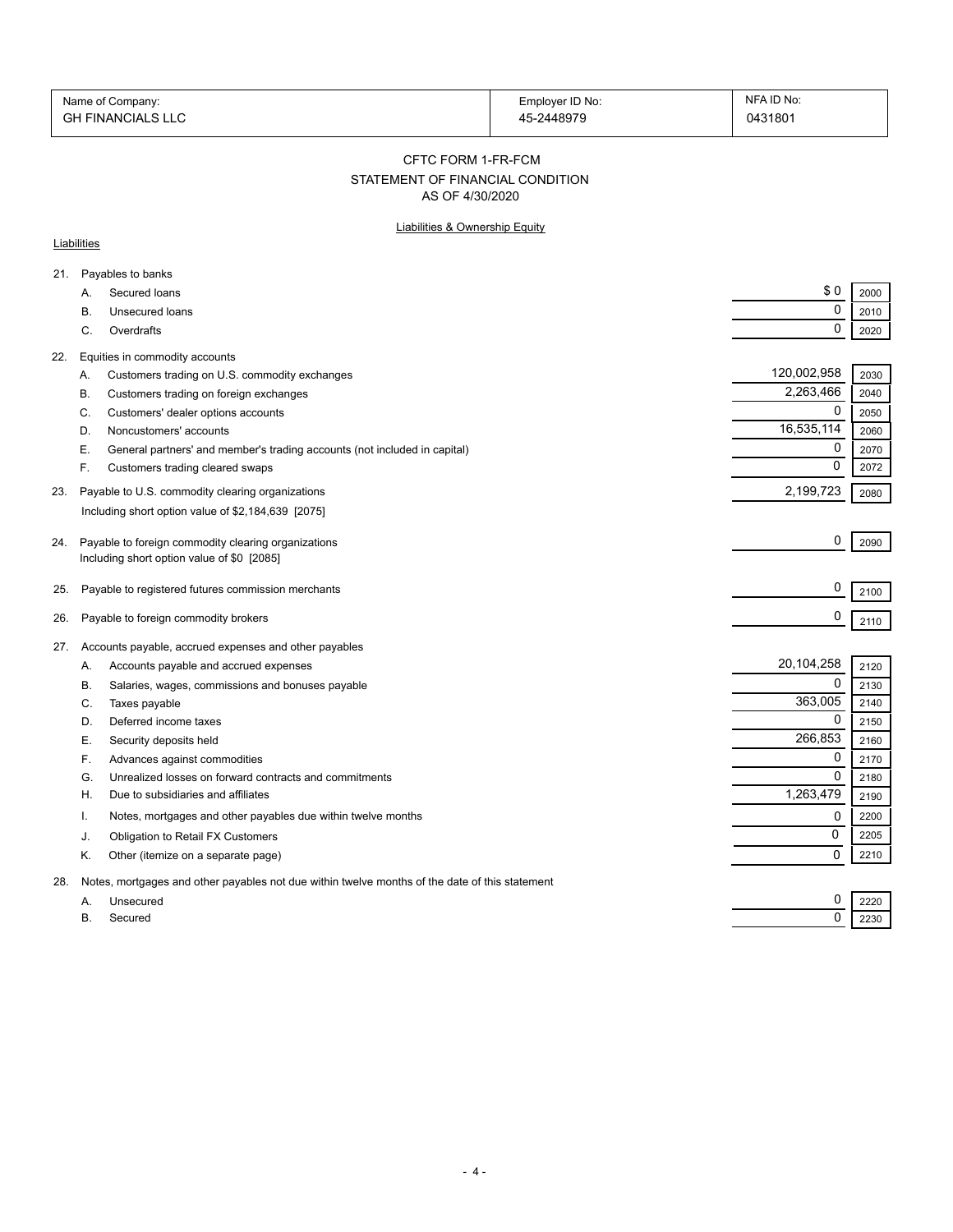| 29. | Securities sold under agreements to repurchase              |               | 2240 |
|-----|-------------------------------------------------------------|---------------|------|
| 30. | Securities sold not yet purchased, at market value          |               | 2250 |
| 31. | Liabilities subordinated to claims of general creditors     |               |      |
|     | Subject to a satisfactory subordination agreement<br>А.     | 4.000.000     | 2260 |
|     | Not subject to a satisfactory subordination agreement<br>В. |               | 2270 |
| 32. | <b>Total liabilities</b>                                    | \$166,998,856 | 2280 |

## Ownership Equity

| 33. |    | Sole proprietorship                                        | \$0          | 2500 |              |      |
|-----|----|------------------------------------------------------------|--------------|------|--------------|------|
| 34. |    | Partnership or Limited Liability Company                   |              |      |              |      |
|     | А. | Partnership or LLC contributed and retained capital        | \$21,460,780 | 2510 |              |      |
|     | В. | Additional capital per partnership or membership agreement |              |      |              |      |
|     |    | (equities in partners' or members' trading accounts, etc.) | 0            | 2515 |              |      |
|     | C. | Total                                                      | \$21,460,780 | 2520 |              |      |
| 35. |    | Corporation                                                |              |      |              |      |
|     | А. | Preferred stock                                            | \$0          | 2530 |              |      |
|     | В. | Common stock                                               | 0            | 2535 |              |      |
|     | C. | Additional paid in capital                                 | 0            | 2540 |              |      |
|     | D. | Retained earnings                                          | 0            | 2545 |              |      |
|     | Е. | Subtotal                                                   | \$0          | 2550 |              |      |
|     | F. | Less: capital stock in treasury                            | 0            | 2555 |              |      |
|     | G. | Total                                                      | \$0          | 2560 |              |      |
| 36. |    | Total ownership equity (line 33, 34.C. or 35.G)            |              |      | \$21,460,780 | 2570 |

37. Total liabilities and ownership equity (add lines 32 and 36) \$ 188,459,636 2580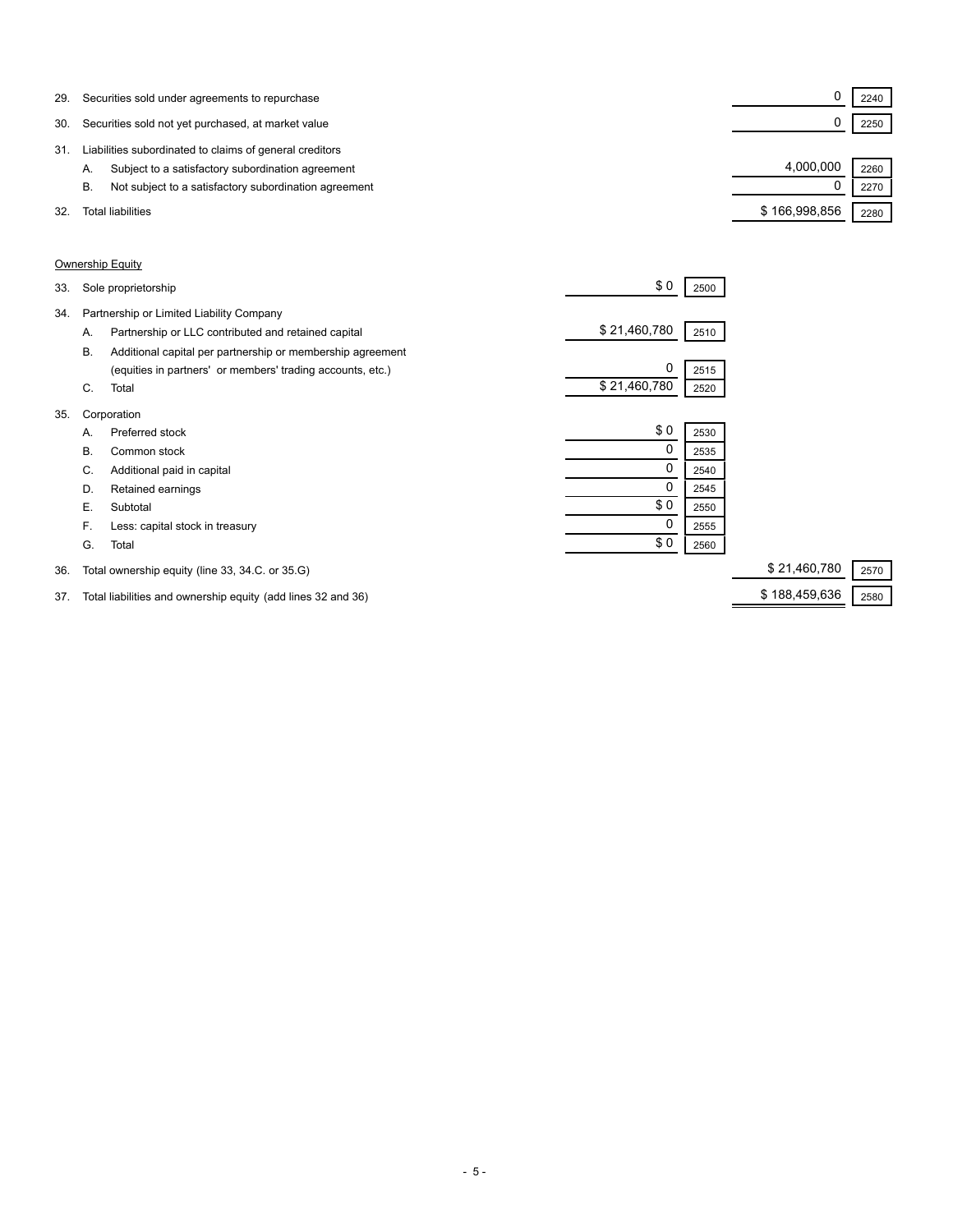| Name of C              |                 | NFA ID No: |
|------------------------|-----------------|------------|
| . Company <sup>.</sup> | Employer ID No: |            |
| GН                     | -2448070        | 31801      |
| FINANCIALS L           | ୵.              | 1147ء      |

# CFTC FORM 1-FR-FCM

STATEMENT OF SEGREGATION REQUIREMENTS AND FUNDS IN SEGREGATION

FOR CUSTOMERS TRADING ON U.S. COMMODITY EXCHANGES

AS OF 4/30/2020

|     | SEGREGATION REQUIREMENTS (Section 4d(2) of the CEAct)                                          |               |      |
|-----|------------------------------------------------------------------------------------------------|---------------|------|
| 1.  | Net ledger balance                                                                             |               |      |
|     | Cash<br>А.                                                                                     | \$107,652,077 | 5000 |
|     | Β.<br>Securities (at market)                                                                   | 0             | 5010 |
| 2.  | Net unrealized profit (loss) in open futures contracts traded on a contract market             | 13,640,571    | 5020 |
| 3.  | Exchange traded options                                                                        |               |      |
|     | А.<br>Market value of open option contracts purchased on a contract market                     | 1,427,393     | 5030 |
|     | В.<br>Market value of open option contracts granted (sold) on a contract market                | (2,717,083)   | 5040 |
| 4.  | Net equity (deficit) (add lines 1, 2, and 3)                                                   | \$120,002,958 | 5050 |
| 5.  | Accounts liquidating to a deficit and accounts with                                            |               |      |
|     | \$0<br>debit balances - gross amount<br>5060                                                   |               |      |
|     | 0<br>5070<br>Less: amount offset by customer owned securities                                  | 0             | 5080 |
| 6.  | Amount required to be segregated (add lines 4 and 5)                                           | \$120,002,958 | 5090 |
|     |                                                                                                |               |      |
|     | <b>FUNDS IN SEGREGATED ACCOUNTS</b>                                                            |               |      |
| 7.  | Deposited in segregated funds bank accounts                                                    |               |      |
|     | А.<br>Cash                                                                                     | \$19,387,599  | 5100 |
|     | В.<br>Securities representing investments of customers' funds (at market)                      | 0             | 5110 |
|     | С.<br>Securities held for particular customers or option customers in lieu of cash (at market) | 0             | 5120 |
| 8.  | Margins on deposit with derivatives clearing organizations of contract markets                 |               |      |
|     | Cash<br>А.                                                                                     | 125,094,823   | 5130 |
|     | В.<br>Securities representing investments of customers' funds (at market)                      | 0             | 5140 |
|     | C.<br>Securities held for particular customers or option customers in lieu of cash (at market) | 0             | 5150 |
| 9.  | Net settlement from (to) derivatives clearing organizations of contract markets                | 2,269,081     | 5160 |
| 10. | Exchange traded options                                                                        |               |      |
|     | Value of open long option contracts<br>А.                                                      | 1,427,393     | 5170 |
|     | В.<br>Value of open short option contracts                                                     | (2,717,083)   | 5180 |
| 11. | Net equities with other FCMs                                                                   |               |      |
|     | А.<br>Net liquidating equity                                                                   | 642,049       | 5190 |
|     | Securities representing investments of customers' funds (at market)<br>В.                      | 0             | 5200 |
|     | С.<br>Securities held for particular customers or option customers in lieu of cash (at market) | 0             | 5210 |
| 12. | Segregated funds on hand (describe:                                                            | 0             | 5215 |
| 13. | Total amount in segregation (add lines 7 through 12)                                           | \$146,103,862 | 5220 |
| 14. | Excess (deficiency) funds in segregation (subtract line 6 from line 13)                        | \$26,100,904  | 5230 |
| 15. | Management Target Amount Excess funds in segregation                                           | \$3,700,000   | 5240 |
| 16. | Excess (deficiency) funds in segregation over (under) Management Target Amount Excess          | \$22,400,904  | 5250 |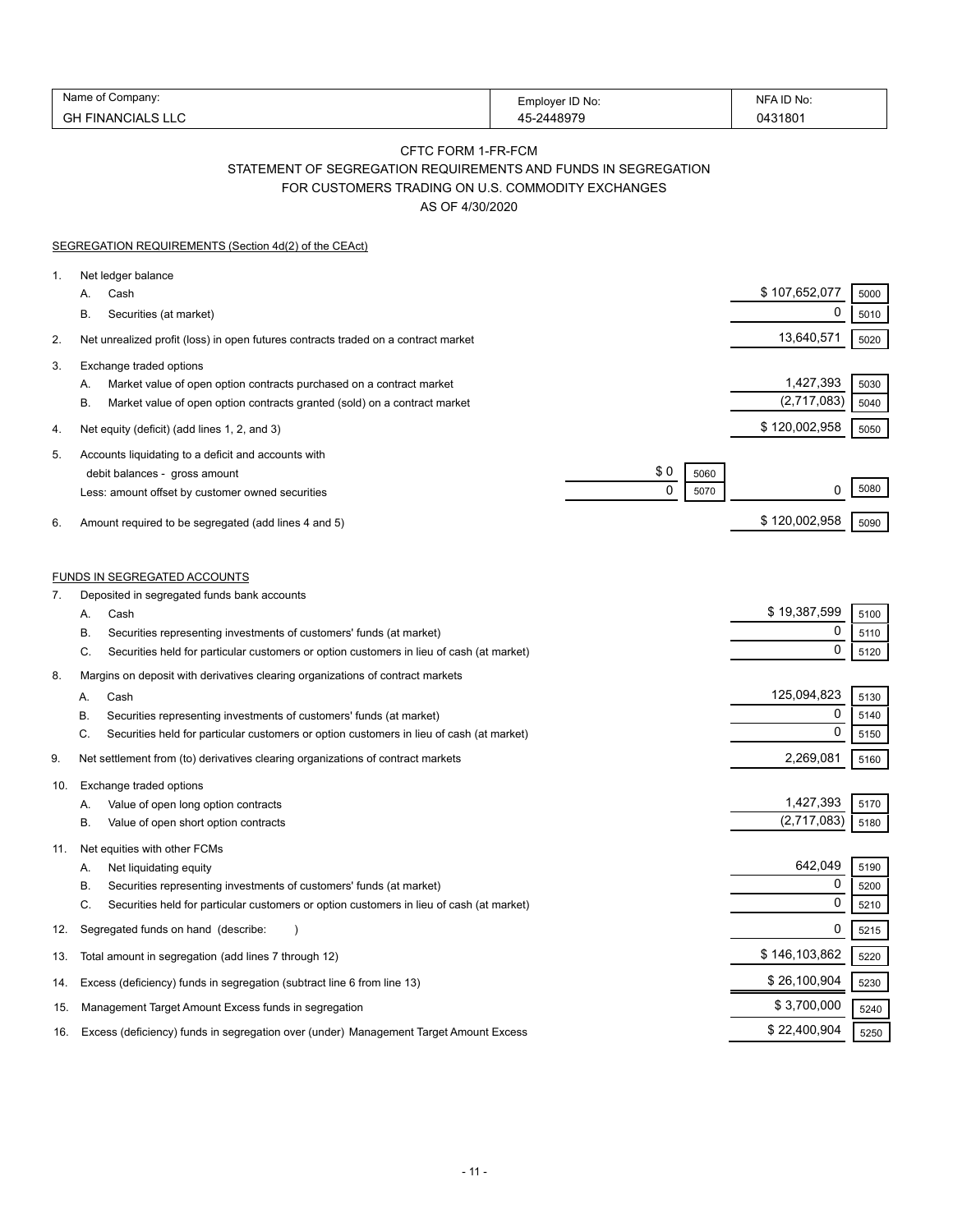| Name of Company:        | Employer ID No: | NFA ID No: |
|-------------------------|-----------------|------------|
| '' FINANCIALS LLU<br>cц | 5-2448979<br>46 | 0431801    |

# CFTC FORM 1-FR-FCM STATEMENT OF SEGREGATION REQUIREMENTS AND FUNDS IN SEGREGATION FOR CUSTOMERS' DEALER OPTIONS ACCOUNTS AS OF 4/30/2020

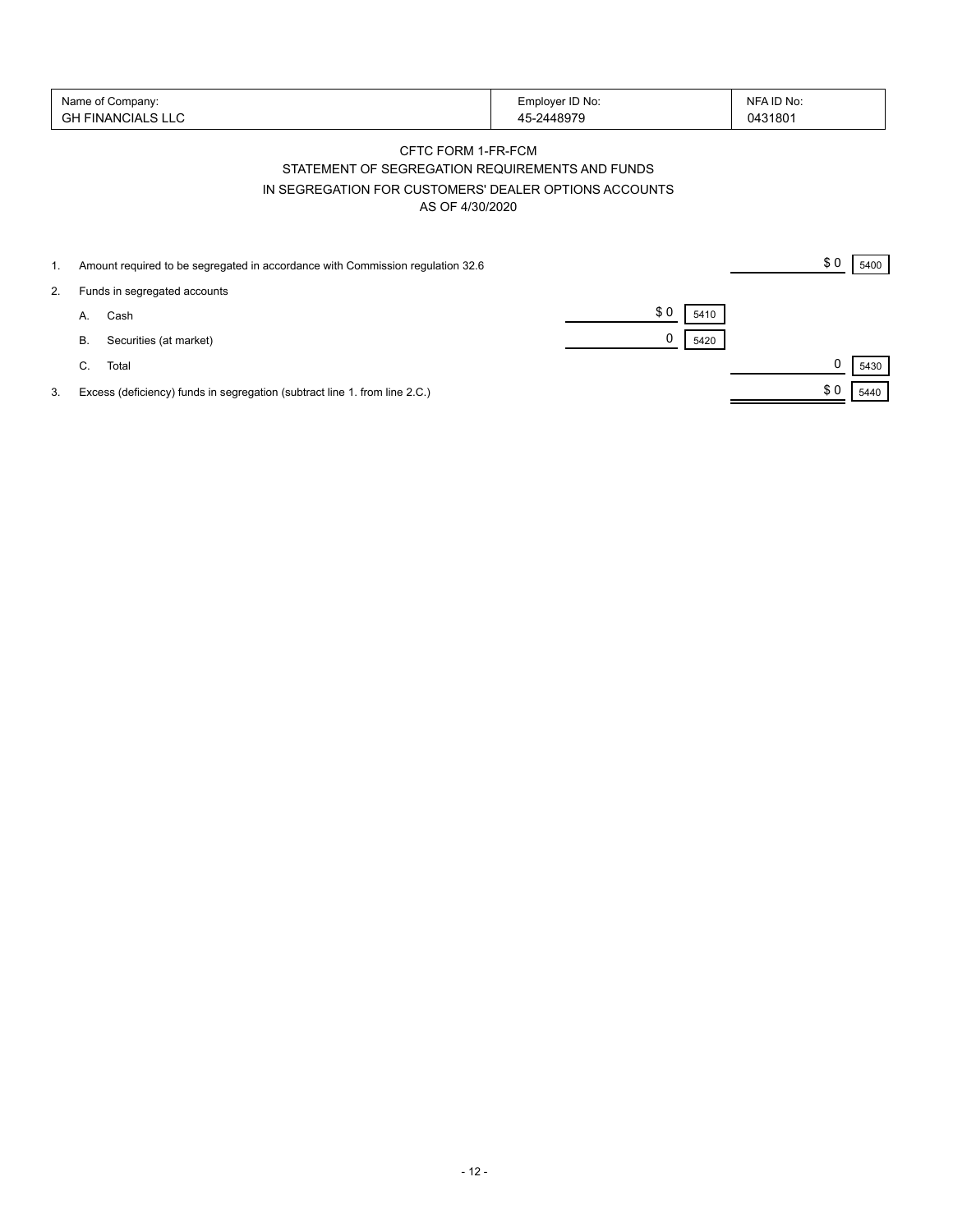| Name of Company:         | Employer ID No:     | NFA ID No: |
|--------------------------|---------------------|------------|
| <b>GH FINANCIALS LLC</b> | $-2448979$<br>$4 -$ | 0431801    |
|                          |                     |            |

# CFTC FORM 1-FR-FCM STATEMENT OF SECURED AMOUNTS AND FUNDS HELD IN SEPARATE ACCOUNTS

PURSUANT TO COMMISSION REGULATION 30.7

AS OF 4/30/2020

#### FOREIGN FUTURES AND FOREIGN OPTIONS SECURED AMOUNTS

Amount required to be set aside pursuant to law, rule or regulation of a foreign government or a rule of a self-regulatory organization authorized thereunder  $$0$  5605

| 1. | Net ledger balance - Foreign Futures and Foreign Option Trading - All Customers                           |             |      |
|----|-----------------------------------------------------------------------------------------------------------|-------------|------|
|    | Cash<br>А.                                                                                                | \$2,242,608 | 5615 |
|    | В.<br>Securities (at market)                                                                              | \$0         | 5617 |
| 2. | Net unrealized profit (loss) in open futures contracts traded on a foreign board of trade                 | \$20,858    | 5625 |
| 3. | Exchange traded options                                                                                   |             |      |
|    | Market value of open option contracts purchased on a foreign board of trade<br>А.                         | \$0         | 5635 |
|    | В.<br>Market value of open option contracts granted (sold) on a foreign board of trade                    | \$0         | 5637 |
| 4. | Net equity (deficit) (add lines 1, 2, and 3)                                                              | \$2,263,466 | 5645 |
| 5. | Accounts liquidating to a deficit and accounts with                                                       |             |      |
|    | \$0<br>debit balances - gross amount<br>5651                                                              |             |      |
|    | \$0<br>5652<br>Less: amount offset by customer owned securities                                           | \$0         | 5654 |
| 6. | Amount required to be set aside as the secured amount - Net Liquidating Equity Method (add lines 4 and 5) | \$2,263,466 | 5655 |
| 7. | Greater of amount required to be set aside to a foreign jurisdiction (above) or line 6.                   | \$2,263,466 | 5660 |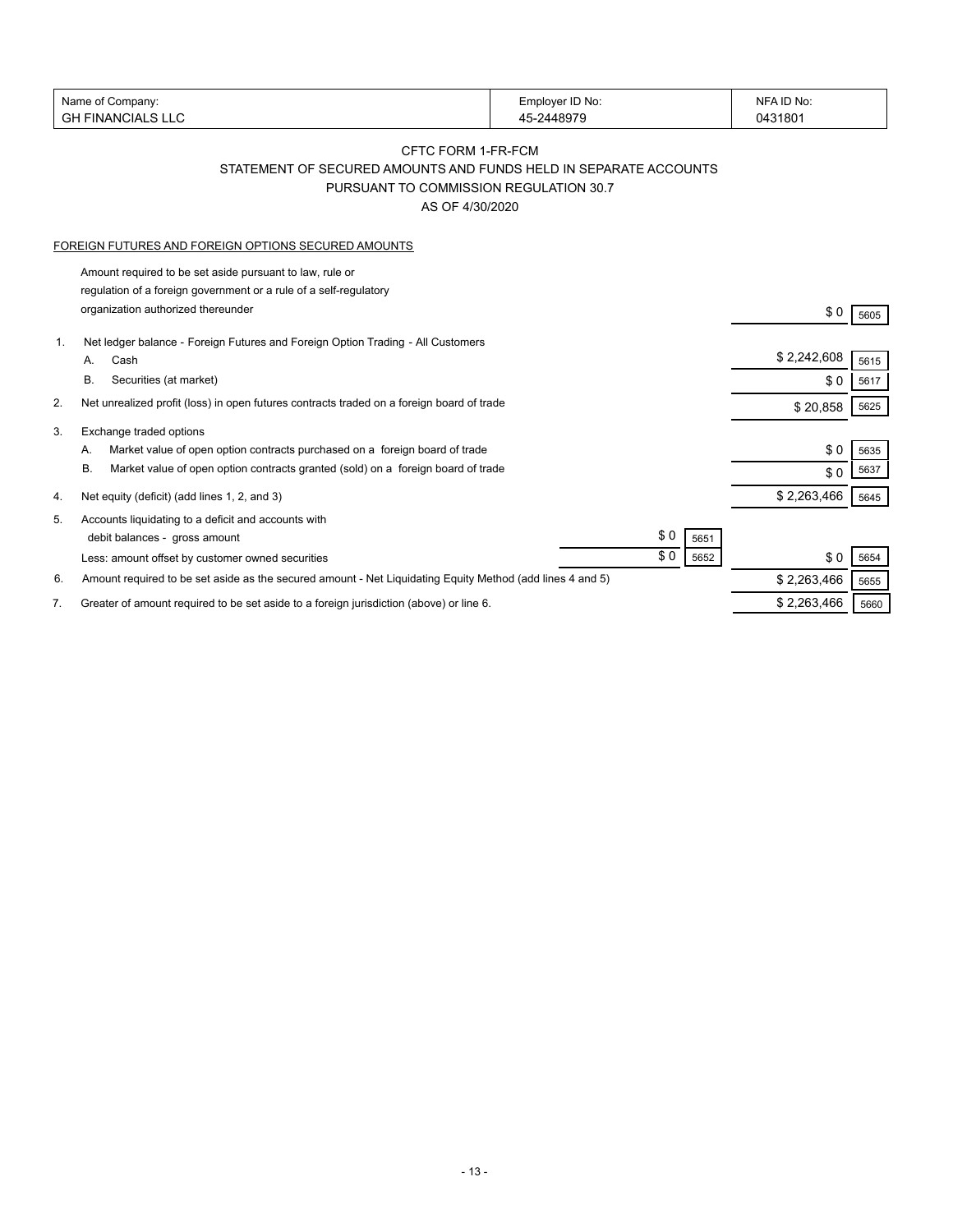| Name of Company:<br><b>GH FINANCIALS LLC</b> |                                                                                                                                                     | Employer ID No:<br>45-2448979 | NFA ID No:<br>0431801 |      |
|----------------------------------------------|-----------------------------------------------------------------------------------------------------------------------------------------------------|-------------------------------|-----------------------|------|
|                                              | CFTC FORM 1-FR-FCM<br>STATEMENT OF SECURED AMOUNTS AND FUNDS HELD IN SEPARATE ACCOUNTS<br>PURSUANT TO COMMISSION REGULATION 30.7<br>AS OF 4/30/2020 |                               |                       |      |
|                                              | <b>FUNDS DEPOSITED IN SEPARATE REGULATION 30.7 ACCOUNTS</b>                                                                                         |                               |                       |      |
| 1.                                           | Cash in Banks                                                                                                                                       |                               |                       |      |
|                                              | Banks located in the United States<br>А.                                                                                                            | \$2,499,933<br>5700           |                       |      |
|                                              | В.<br>Other banks qualified under Regulation 30.7                                                                                                   |                               |                       |      |
|                                              | Name(s): See Attached<br>5710                                                                                                                       | 0<br>5720                     | \$2,499,933           | 5730 |
| 2.                                           | Securities                                                                                                                                          |                               |                       |      |
|                                              | In safekeeping with banks located in the United States<br>А.<br>В.                                                                                  | \$0<br>5740                   |                       |      |
|                                              | In safekeeping with other banks qualified under Regulation 30.7<br>Name(s): <b>_</b><br>5750                                                        | 0<br>5760                     | 0                     | 5770 |
|                                              |                                                                                                                                                     |                               |                       |      |
| 3.                                           | Equities with registered futures commission merchants<br>Cash<br>А.                                                                                 | \$0<br>5780                   |                       |      |
|                                              | В.<br>Securities                                                                                                                                    | 0<br>5790                     |                       |      |
|                                              | C.<br>Unrealized gain (loss) on open futures contracts                                                                                              | 0<br>5800                     |                       |      |
|                                              | D.<br>Value of long option contracts                                                                                                                | 0<br>5810                     |                       |      |
|                                              | Е.<br>Value of short option contracts                                                                                                               | $\mathbf 0$<br>5815           | 0                     | 5820 |
| 4.                                           | Amounts held by clearing organizations of foreign boards of trade                                                                                   |                               |                       |      |
|                                              | Name $(s)$ : _<br>5830<br>Cash<br>А.                                                                                                                | \$0                           |                       |      |
|                                              | В<br>Securities                                                                                                                                     | 5840<br>0<br>5850             |                       |      |
|                                              | C.<br>Amount due to (from) clearing organization - daily variation                                                                                  | 0<br>5860                     |                       |      |
|                                              | D.<br>Value of long option contracts                                                                                                                | 0<br>5870                     |                       |      |
|                                              | Е.<br>Value of short option contracts                                                                                                               | $\mathbf 0$<br>5875           | 0                     | 5880 |
| 5.                                           | Amounts held by members of foreign boards of trade<br>Name(s): See Attached<br>5890                                                                 |                               |                       |      |
|                                              | Cash<br>A.                                                                                                                                          | \$989,428<br>5900             |                       |      |
|                                              | B<br>Securities                                                                                                                                     | $\Omega$<br>5910              |                       |      |
|                                              | С.<br>Unrealized gain (loss) on open futures contracts                                                                                              | 20,858<br>5920                |                       |      |
|                                              | Value of long option contracts<br>D.                                                                                                                | 0<br>5930                     |                       |      |
|                                              | Е.<br>Value of short option contracts                                                                                                               | 0<br>5935                     | 1,010,286             | 5940 |
| 6.                                           | Amounts with other depositories designated by a foreign board of trade<br>Name(s): <b>_</b><br>5950                                                 |                               | 0                     | 5960 |
| 7.                                           | Segregated funds on hand (describe):                                                                                                                |                               | 0                     | 5965 |
| 8.                                           | Total funds in separate section 30.7 accounts                                                                                                       |                               | \$3,510,219           | 5970 |
| 9.                                           | Excess (deficiency) Set Aside Funds for Secured Amount (Subtract line 7 Secured Statement Page 1                                                    |                               |                       |      |
|                                              | from line 8)                                                                                                                                        |                               | \$1,246,753           | 5680 |
| 10.                                          | Management Target Amount for Excess funds in separate 30.7 accounts                                                                                 |                               | 120,000               | 5980 |
| 11.                                          | Excess (deficiency) funds in separate 30.7 accounts over (under) Management Target Excess                                                           |                               | 1,126,753             | 5985 |